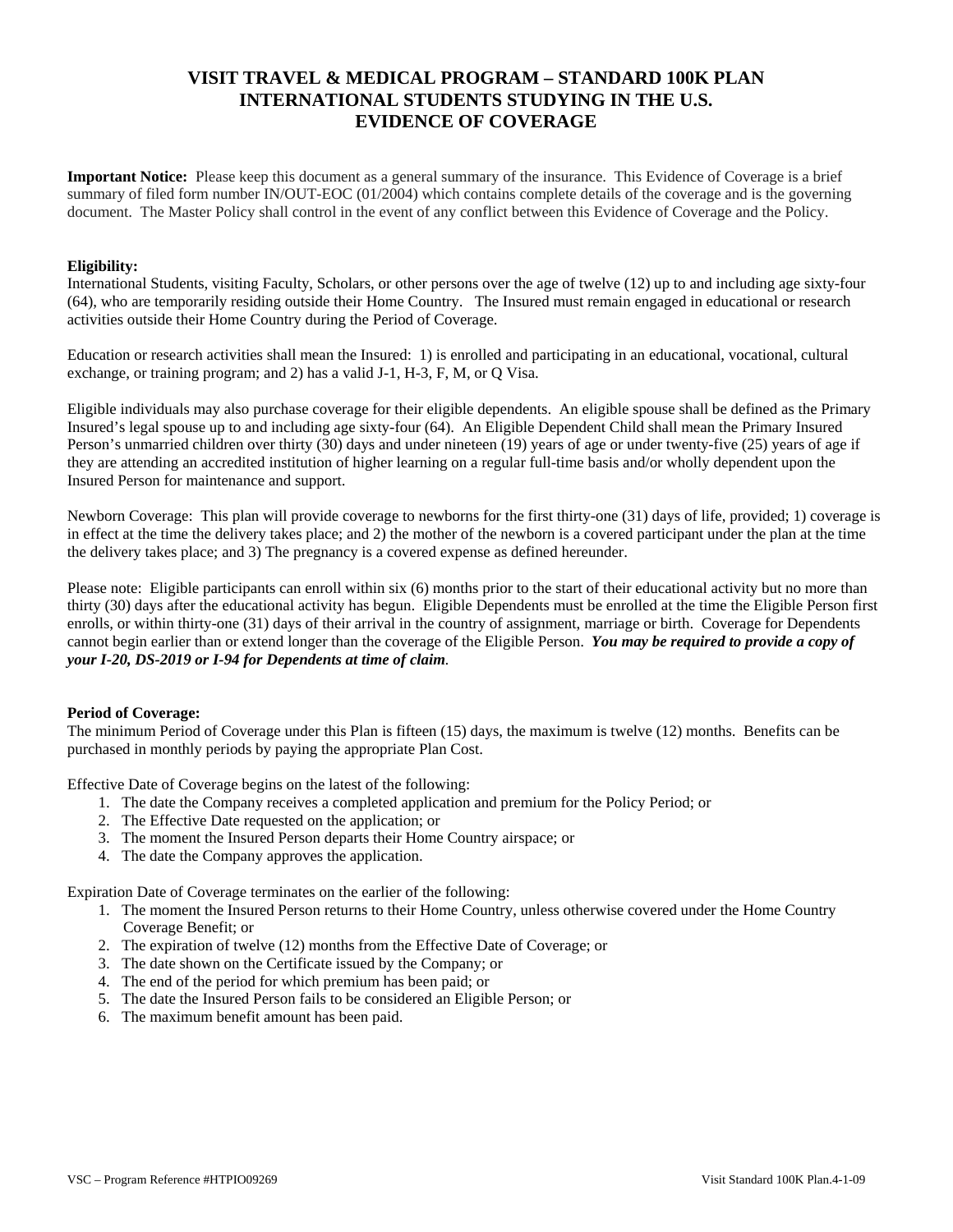## **SCHEDULE OF BENEFITS: STANDARD PLAN – COVERAGE OF 100,000**

| All Coverages and Benefits are in U.S. Dollar Amounts |                                                                |  |  |  |
|-------------------------------------------------------|----------------------------------------------------------------|--|--|--|
| Accident & Sickness Medical Maximums                  | Per Injury or Illness                                          |  |  |  |
|                                                       | $$100,000$ per Student - Age 12 to 49                          |  |  |  |
|                                                       | \$50,000 per Student - Age 50 to 64                            |  |  |  |
|                                                       | \$50,000 Spouse/Child                                          |  |  |  |
|                                                       | $$25,000$ Spouse $-A$ ge 50 to 64                              |  |  |  |
|                                                       | Lifetime Maximum                                               |  |  |  |
|                                                       | \$1,000,000 per Student / \$100,000 Spouse/Child               |  |  |  |
| Deductible – Per Injury or Illness                    | \$50 if first treated at the Student Health Center             |  |  |  |
|                                                       | \$100 if not first treated at the Student Health Center        |  |  |  |
| Prescription Drugs:                                   | Covered as any other covered Injury or Illness                 |  |  |  |
| Deductible per script:                                | \$0 per script                                                 |  |  |  |
| Coinsurance per script:                               | 100% up to policy maximum per script                           |  |  |  |
| Coinsurance                                           | 80% to \$5,000, then 100% to Plan Maximum                      |  |  |  |
| <b>Benefit Period</b>                                 | Covered expenses incurred during the Period of Coverage        |  |  |  |
| Maternity                                             | Up to \$10,000 per Policy Year                                 |  |  |  |
| Mental Illness per Lifetime                           | Inpatient: Payable at 50% to \$10,000, to a maximum of 40 days |  |  |  |
|                                                       | Outpatient: Payable at 80% up to maximum of \$500              |  |  |  |
| Alcohol and Drug Abuse per Lifetime                   | Inpatient/Outpatient: Payable at 50% up to \$1,000             |  |  |  |
| Injuries from a Motor Vehicle Accident                | \$10,000 per Policy Period                                     |  |  |  |
| Sports-related Injuries (non-interscholastic sports)  | \$10,000 per Policy Period                                     |  |  |  |
| Hazardous Sports Coverage as listed                   | \$10,000 per Policy Period                                     |  |  |  |
| Dental (Emergency)                                    | \$250 per tooth to a maximum of \$500 per Policy Period        |  |  |  |
| <b>Emergency Medical Evacuation</b>                   | \$100,000 per Policy Period                                    |  |  |  |
| <b>Repatriation of Mortal Remains</b>                 | \$25,000 per Policy Period                                     |  |  |  |
| <b>Emergency Reunion</b>                              | \$5,000 per Policy Period                                      |  |  |  |
| Accidental Death & Dismemberment                      | $\overline{$10,000}$ per Student                               |  |  |  |
|                                                       | \$5,000 per Spouse/Dependent Child                             |  |  |  |
| Home Country Coverage – Incidental trips to the       | 30 days of coverage up to a maximum of \$25,000 per Policy     |  |  |  |
| <b>Insured's Home Country</b>                         | Period                                                         |  |  |  |
| Home Country Extension of Benefits                    | Up to \$5,000, expenses must be incurred within 30 days of     |  |  |  |
|                                                       | returning to your Home Country                                 |  |  |  |
| Pre-existing Conditions                               | 12 months prior to Effective Date, waived after 12 consecutive |  |  |  |
|                                                       | months of coverage                                             |  |  |  |
| Assistance                                            | 24 hours - Worldwide                                           |  |  |  |

## **DESCRIPTION OF BENEFITS**

## **Medical Expenses:**

This Plan shall pay Reasonable and Customary charges for Covered Expenses, excess of the Deductible and Coinsurance up to the Medical Maximum, incurred by you due to a covered Injury or Illness which occurred during the Period of Coverage outside your Home Country (except as provided under the Home Country Coverage). The initial Treatment of an Injury or Illness must occur within thirty (30) days of the date of Injury or onset of Illness.

Only such expenses which are specifically enumerated in the following list of charges that are incurred within the Benefit Period, and which are not excluded, shall be considered Covered Expenses:

- 1) Charges made by a hospital for semi-private room and board, floor nursing and other services inclusive of charges for professional service and with the exception of personal services of a non-medical nature; provided, however, that expenses do not exceed the hospital's average charge for semiprivate room and board accommodation.
- 2) Charges made for Intensive Care or Coronary Care charges and nursing services.
- 3) Charges made for diagnosis, Treatment and Surgery by a Physician.
- 4) Charges made for an operating room.
- 5) Charges made for Outpatient Treatment, same as any other Treatment covered on an Inpatient basis. This includes ambulatory Surgical centers, Physicians' Outpatient visits/examinations, clinic care, and Surgical opinion consultations.
- 6) Charges made for the cost and administration of anesthetics.
- 7) Charges for medication, X-ray services, laboratory tests and services, the use of radium and radioactive isotopes, oxygen, blood, transfusions, iron lungs, and medical Treatment.
- 8) Charges for physiotherapy, to a maximum of \$500, if recommended by a Physician for the Treatment of a specific Disablement following hospitalization and administered by a licensed physiotherapist.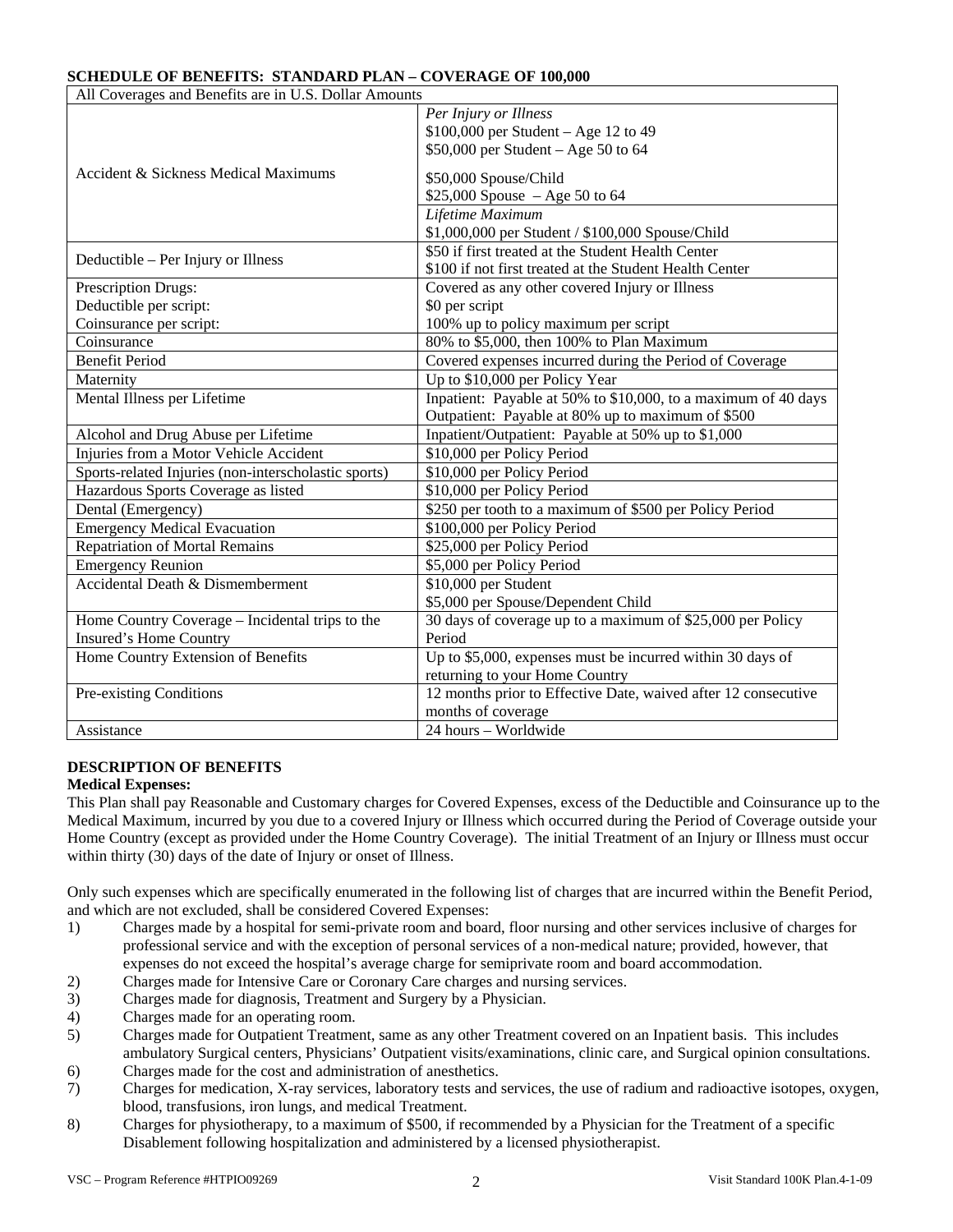- 9) Dressings, drugs, and medicines that can only be obtained upon a written prescription of a Physician or Surgeon.
- 10) Local transportation to or from the nearest hospital or to and from the nearest hospital with facilities for required Treatment. Such transportation shall be by licensed ground ambulance only to a limit of \$350, within the metropolitan area in which you are located at that time the service is used. If you are in a rural area, then licensed air ambulance transportation to the nearest metropolitan area shall be considered a Covered Expense.

### **Pre-notification:**

For each scheduled hospital admission, emergency hospital confinement, or Outpatient Treatment, you or someone on your behalf must contact the Assistance Company for pre-notification as soon as possible, but no later than forty-eight (48) hours prior to the admission to the hospital, the hospital confinement or Outpatient Treatment. For emergency hospital confinement, you or someone on your behalf must notify the Assistance Company as soon as possible, but not later than forty-eight (48) hours after the date of admission. Pre-notification does not guarantee or confirm benefits or the payment of said benefits.

### **Maternity:**

When covered maternity expenses are incurred by you or your eligible dependents, the Company will pay Reasonable Charges for medical expenses in excess of the Deductible and Coinsurance. In no event shall the Company's maximum liability exceed the maximum stated in the Schedule of Benefits, as to Covered Expenses during any one period of individual coverage.

You or your representative must notify the Company of a Pregnancy within the first trimester.

As stated in the Schedule of Benefits, benefits will be payable for Covered Expenses you incur before, during, and after delivery of a child, including physician, hospital, laboratory, and ultrasound services. Coverage for the Inpatient postpartum stay for you and your newborn child in a hospital, will, at a minimum, be for the length of stay recommended by the American Academy of Pediatrics and the American College of Obstetricians and Gynecologists in their guidelines for perinatal care.

Coverage for a length of stay shorter than the minimum period mentioned above may be permitted if your attending physician determines further Inpatient postpartum care is not necessary for you or your newborn child provided the following are met:

- 1. In the opinion of your attending physician, the newborn child meets the criteria for medical stability in the guidelines for perinatal care prepared by the Academy of Pediatrics and the American College of Obstetricians and
	- Gynecologists that determine the appropriate length of stay based upon the evaluation of:
		- a. The antepartum, intrapartum, postpartum course of the mother and infant;
		- b. The gestational stage, birth weight, and clinical condition of the infant;
		- c. The demonstrated ability of the mother to care for the infant after discharge; and
		- d. The availability of post discharge follow-up to verify the condition of the infant after discharge; and
- 2. One (1) at-home post delivery care visit is provided to you at your residence by a physician or nurse performed no later than forty-eight (48) hours following discharge for you and your newborn child from the hospital. Coverage for this visit includes, but is not limited to:
	- a. Parent education;
	- b. Assistance and training in breast or bottle feeding; and

Performance of any maternal or neonatal tests routinely performed during the usual course of Inpatient care for you or your newborn child, including the collection of an adequate sample for the hereditary and metabolic newborn screening. (At your discretion, this visit may occur at the physician's office.)

### **Mental Illness:**

Benefits are paid for Treatment or medication for Mental Illness, which are not excluded and covered under this policy, and shall be considered a Covered Expense:

Inpatient Care – Shall be payable at 50% to \$10,000, subject to a maximum of forty (40) days of Inpatient care. Outpatient – Shall be payable at 80% up to a maximum of \$500.

### **Alcohol and Drug Abuse:**

Benefits are paid for Treatment or medication for Alcohol and Drug Abuse, which are not excluded and covered under this policy, and shall be considered a Covered Expense. Benefits shall be payable at 50% up to \$1,000.

### **Emergency Dental Treatment:**

Benefits are paid for Reasonable and Customary expenses in excess of the Deductible and Coinsurance of \$250 per tooth up to a maximum of \$500, for the emergency repair or replacement to sound, natural teeth damaged as the result of a Covered Accident.

## **Emergency Medical Evacuation and Repatriation:**

Benefits are paid for Covered Expenses incurred up to the maximum as stated in the Schedule of Benefits, for any covered Injury or Illness commencing during the Period of Coverage that result in a Medically Necessary Emergency Medical Evacuation or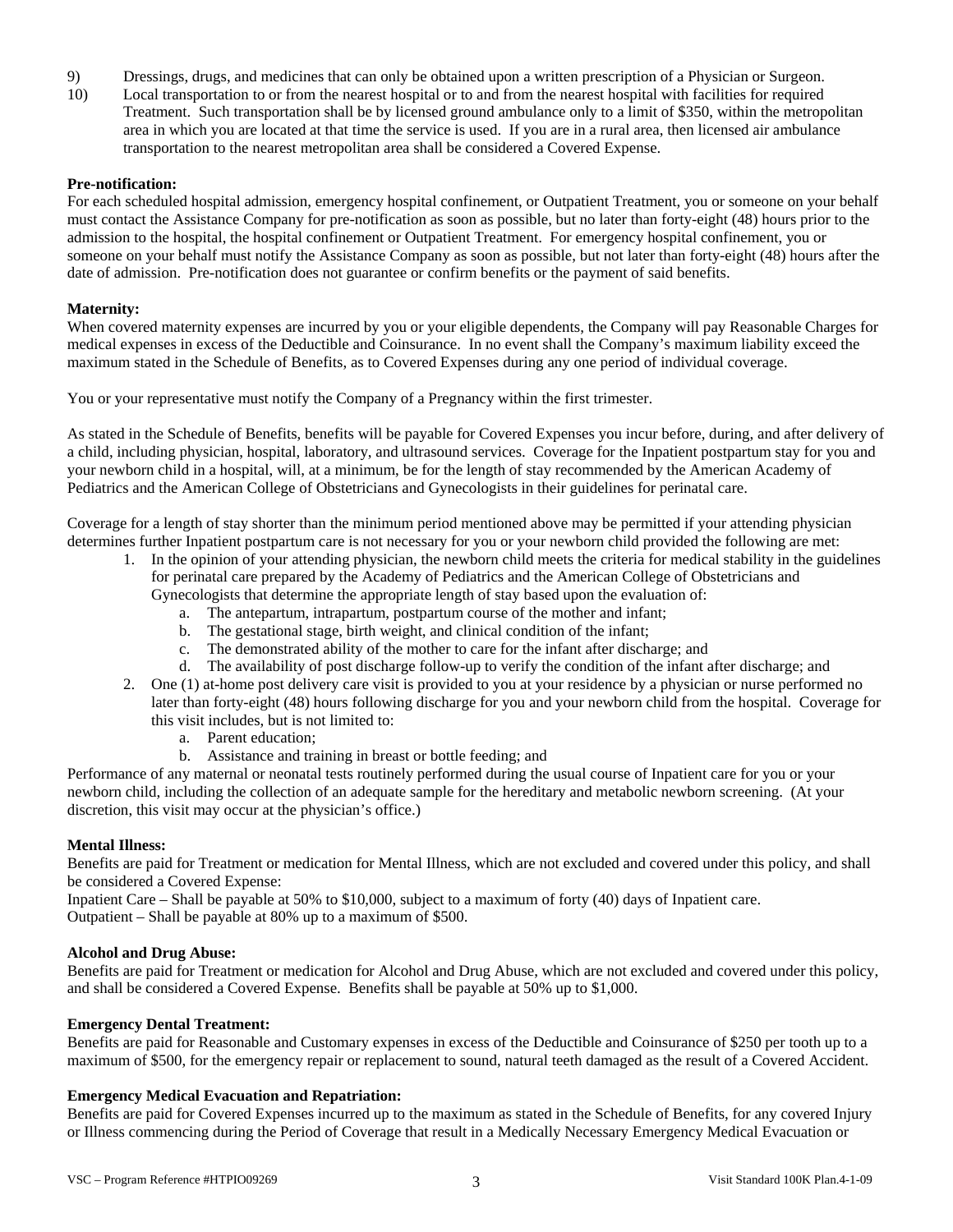Repatriation. The decision for an Emergency Medical Evacuation or Repatriation must be pre-approved and arranged by the Assistance Company in consultation with your local attending Physician.

Emergency Medical Evacuation or Repatriation means: a) your medical condition warrants immediate transportation from the place where you are located (due to inadequate medical facilities) to the nearest adequate medical facility where medical Treatment can be obtained; or b) after being treated at a local medical facility, your medical condition warrants transportation with a qualified medical attendant to your Home Country to obtain further medical Treatment or to recover; or c) both a) and b) above.

Covered Expenses are expenses for transportation, medical services and medical supplies necessarily incurred in connection with Emergency Medical Evacuation or Repatriation. All transportation arrangements must be by the most direct and economical route. Expenses for special transportation and medical supplies and services must be: a) pre-approved and ordered by the Assistance Company and b) required by the standard regulations of the conveyance transportation. Transportation means any land, water or air conveyance required to transport you. Special transportation includes, but is not limited to, licensed ground and air ambulances, commercial airlines, and private motor vehicles.

### **Return of Mortal Remains:**

Benefits will be paid for Reasonable and Customary Covered Expenses incurred up to the maximum as stated in the Schedule of Benefits, to return your remains to your Home Country, if you should die. Covered Expenses include, but are not limited to, expenses for embalming or Cremation, a minimally necessary container appropriate for transportation, shipping costs, and the necessary government authorizations. All Covered Expenses in connection with a Return of Mortal Remains or Cremation must be pre-approved and arranged by the Assistance Company.

### **Emergency Medical Reunion:**

When the Assistance Company and your attending Physician determine that it is necessary and prudent for you to have an Emergency Medical Evacuation or Repatriation, this Plan will arrange to bring an individual of your choice, from your current Home Country, to be at your side while you are hospitalized and then accompany you during your return to your current Home Country. Benefits will be paid up to the maximum as stated in the Schedule of Benefits for a round-trip economy airfare ticket as well as for reasonable travel and accommodation expenses up to a maximum of ten (10) days, as pre-approved and arranged by the Assistance Company.

### **Accidental Death & Dismemberment:**

Benefits shall be paid to you if you sustain an accidental Injury. The Injury must occur during the Period of Coverage, and death or dismemberment as a result of that accident must occur within 365 days from the date of Accident. Benefits payable for any such loss shall be in accordance with the following table: If you incur more than one Loss stated in the following Table as the result of one Accident, only the largest amount shall be payable.

| <b>Description of Loss</b>                    | <b>Percent of Principal Sum</b> |  |  |
|-----------------------------------------------|---------------------------------|--|--|
| Life                                          | 100\%                           |  |  |
| Both Hands or Both Feet or Sight of Both Eyes | 100\%                           |  |  |
| One Hand and One Foot                         | 100\%                           |  |  |
| Either Hand or Foot and Sight of One Eye      | 100%                            |  |  |
| Either Hand or Foot                           | 50%                             |  |  |

### **Hazardous Sports Coverage:**

This Plan shall pay up to the maximum as stated in the Schedule of Benefits for Injury which occurs while You are participating in one of the following hazardous sports: snow skiing or snowboarding.

### **Home Country Coverage:**

**Incidental Trips to the Home Country –** During the period of coverage, the Insured may return to his or her Home Country for incidental visits of up to thirty (30) days. If during an incidental trip home, the Insured suffers an Injury or Illness, this Plan shall pay up to the maximum as stated in the Schedule of Benefits of Covered Expenses for that Injury or Illness. Treatment for this Injury or Illness must occur within the Insured's Home Country while on the incidental visit.

**Home Country Extension of Benefits –** The Plan shall pay up to the maximum as stated in the Schedule of Benefits for Covered Expenses incurred in your Home Country related to an Injury or Illness which occurred, was diagnosed and treated outside your Home Country during your Period of Coverage. Only those covered expenses incurred within thirty (30) days of your return to your Home Country shall be considered eligible.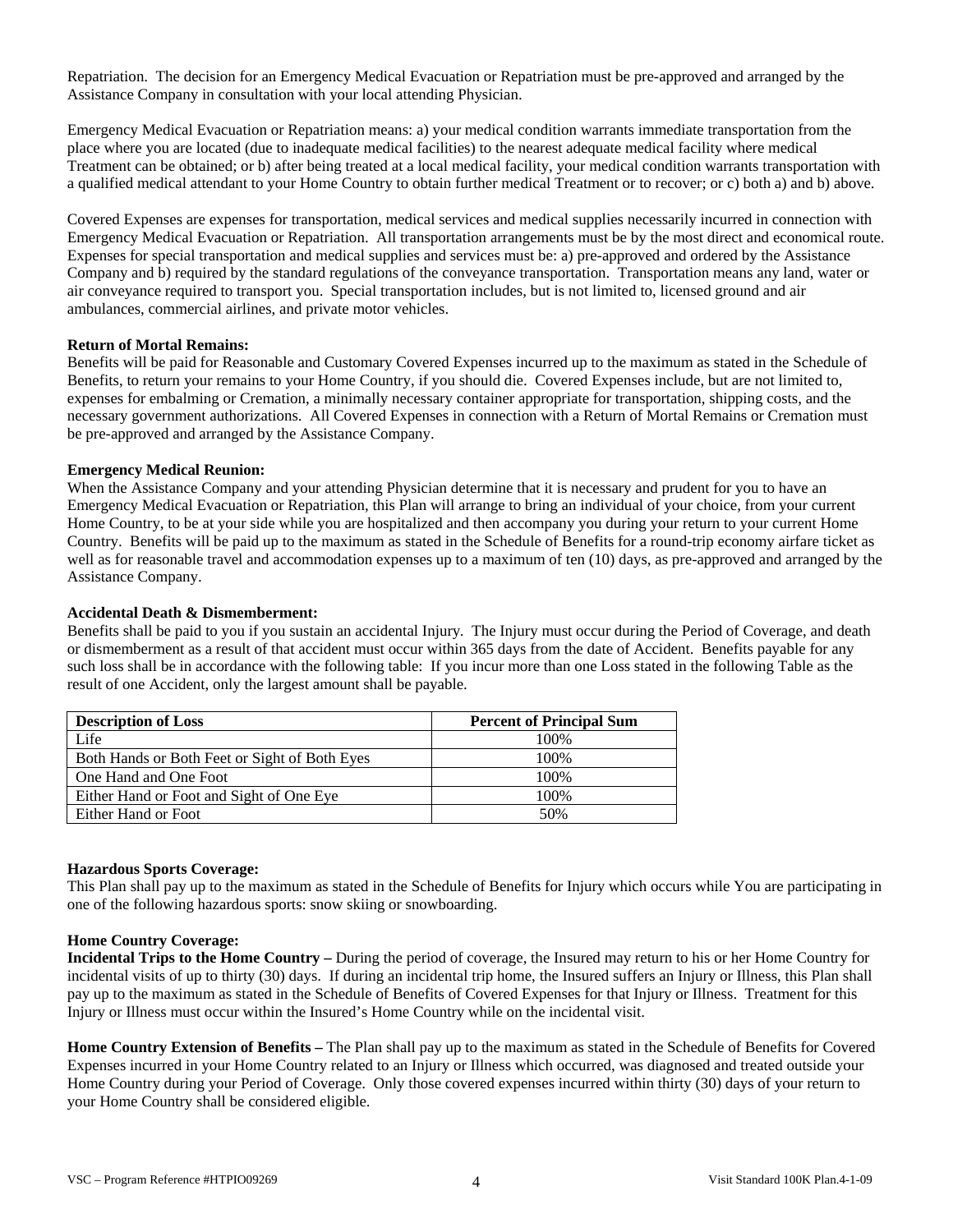## **PLAN DEFINITIONS**

**Benefit Period** shall mean the allowable time period you have to receive Treatment for a Covered Injury or Illness.

**Coinsurance** shall mean the percentage amount of Covered Expenses, after the Deductible, which is your responsibility to pay.

**Deductible** shall mean the amount of Covered Expenses which is your responsibility to pay before benefits under the Plan are payable.

**Home Country** shall mean the country where you have your true, fixed and permanent home and principal establishment.

**Inpatient** shall mean if you are confined in an institution and are charged for room and board.

**Mountaineering** shall mean the sport, hobby or profession of walking, hiking and climbing up mountains either: 1) utilizing harnesses, ropes, crampons, or ice axes; or 2) ascending 4,500 meters or above.

**Outpatient** shall mean if you receive care in a hospital or another institution, including; ambulatory surgical center; convalescent/ skilled nursing facility; or Physician's office, for an Illness or Injury, but you are confined and are not charged for room and board.

**Parachuting** shall mean an activity involving the breaking of a free fall from an airplane using a parachute.

**Pre-existing Condition** shall mean any condition for which a licensed Physician was consulted, or for which Treatment or Medication was prescribed, or for which manifestations or symptoms would have caused a person to seek medical advice twelve (12) months prior to the Effective Date of coverage under the Policy, except if the Insured Person is covered under the Policy for twelve (12) consecutive months, the Pre-existing Condition exclusion will no longer apply and any eligible expenses incurred thereafter will be considered for reimbursement.

**Reasonable and Customary** shall mean the maximum amount that the Plan determines is Reasonable and Customary for Covered Expenses you receive, up to but not to exceed charges actually billed. The determination considers: 1) amounts charged by other Service Providers for the same or similar service in the locality where received, considering the nature and severity of the bodily Injury or Illness in connection with which such services and supplies are received; 2) any usual medical circumstances requiring additional time, skill or experience; and 3) other factors included but not limited to, a resource based relative value scale.

**Treatment** means a specific in-office or hospital physical examination of or care rendered to you; consultation; diagnostic procedures and services; Surgery; medical services and supplies, including medication prescribed or provided by a Service Provider.

## **EXCLUSIONS AND LIMITATIONS**

No Benefit shall be payable for Accident Medical, Sickness Medical, Maternity, Mental Illness, Alcohol and Drug Abuse, Dental, Emergency Medical Evacuation/Repatriation, Return of Mortal Remains, and Emergency Medical Reunion, as the result of:

- 1. Any Pre-existing Condition as defined hereunder. This exclusion does not apply to Emergency Evacuation/ Repatriation or Return of Mortal Remains;
- 2. Injury or Illness which is not presented to the Company for payment within three (3) months of receiving Treatment;
- 3. Charges for Treatment which is not Medically Necessary;
- 4. Charges provided at no cost to you;
- 5. Charges for Treatment which exceed Reasonable and Customary charges;
- 6. Charges incurred for Surgery or Treatments which are Experimental/Investigational, or for research purposes;
- 7. Services, supplies or Treatment, including any period of hospital confinement, which were not recommended, approved and certified as Medically Necessary and reasonable by a Physician;
- 8. Suicide or any attempts thereof, while sane; or self destruction or any attempt thereof, while insane;
- 9. Any consequence, whether directly or indirectly, proximately or remotely occasioned by, contributed to by, or traceable to, or arising in connection with:
	- a) war, invasion, act of foreign enemy hostilities, warlike operations (whether war be declared or not), or civil war
	- b) mutiny, riot, strike, military or popular uprising insurrection, rebellion, revolution, military or usurped power
	- c) acting on behalf of or in connection with any organization with activities directed towards the overthrow by force of the Government de jure or de facto or to the influencing of it by terrorism or violence
	- d) martial law or state of siege or any events or causes which determine the proclamation or maintenance of martial law or state of siege (hereinafter for the purposes of this Exclusion called the "Occurrences")

Any consequence happening or arising during the existence of abnormal conditions (whether physical or otherwise), whether directly or indirectly, proximately or remotely occasioned by, or contributed to by, traceable to, arising in connection with, any of the said Occurrences shall be deemed to be consequences for which the Plan shall not be liable for, except to the extent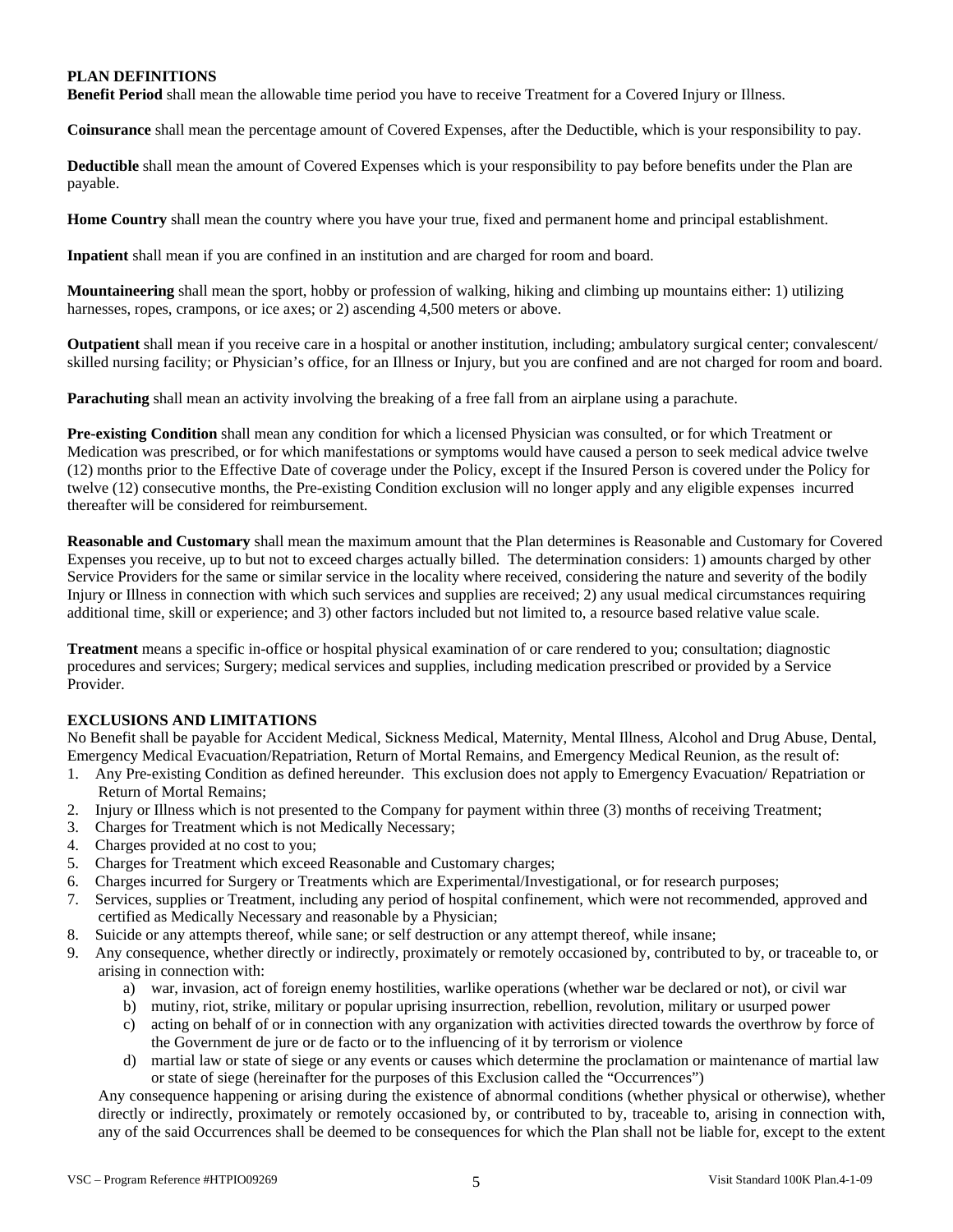that you prove that such consequence happened independently of the existence of such abnormal conditions;

- 10. Injury sustained while participating in professional athletics;
- 11. Injury sustained while participating in Amateur or Interscholastic Athletics; this exclusion does not apply to non-competitive, recreational or intramural activities;
- 12. Routine physicals, immunizations or other examinations where there are no objective indications or impairment in normal health, and laboratory diagnostic or X-ray examinations, except in the course of a Disablement established by a prior call or attendance of a Physician;
- 13. Treatment of the Temporomandibular joint;
- 14. Vocational, speech, recreational or music therapy;
- 15. Services or supplies performed or provided by a Relative of yours, or anyone who lives with you;
- 16. Cosmetic or plastic Surgery, except as the result of a covered Accident; for the purposes of this Plan, Treatment of a deviated nasal septum shall be considered a cosmetic condition;
- 17. Elective Surgery which can be postponed until you return to your Home Country, where the objective of the trip is to seek medical advice, Treatment or Surgery;
- 18. Treatment and the provision of false teeth or dentures, normal ear tests and the provision of hearing aids;
- 19. Eye refractions or eye examinations for the purpose of prescribing corrective lenses for eyeglasses or for the fitting thereof, unless caused by Accidental bodily Injury incurred while covered hereunder;
- 20. Treatment in connection with alcoholism and drug addiction, or use of any drug or narcotic agent, unless otherwise covered under this policy;
- 21. Injury sustained while under the influence of or Disablement due wholly or partly to the effects of intoxicating liquor or drugs other than drugs taken in accordance with Treatment prescribed and directed by a Physician for a condition which is covered hereunder, but not for the Treatment of drug addiction;
- 22. Any Mental and Nervous disorders or rest cures, unless otherwise covered under this policy;
- 23. Congenital abnormalities and conditions arising out of or resulting there from;
- 24. Expenses which are non-medical in nature;
- 25. Expenses as a result of, or in connection with, intentionally self-inflicted Injury or Illness;
- 26. Expenses as a result of, or in connection with, the commission of a felony offense;
- 27. Injury sustained while taking part in mountaineering where ropes or guides are normally used; hang gliding, parachuting, bungee jumping, racing by horse, motor vehicle or motorcycle, snowmobiling, motorcycle/motor scooter riding, scuba diving involving underwater breathing apparatus, unless PADI or NAUI certified, snorkeling, water skiing, snow skiing, spelunking, parasailing and snowboarding; unless covered under the Hazardous Sports Coverage.
- 28. Treatment paid for or furnished under any other individual or group policy or other service or medical pre-payment plan arranged through the employer to the extent so furnished or paid, or under any mandatory government program or facility set up for Treatment without any cost to you;
- 29. Dental care, except as the result of Injury to natural teeth caused by Accident, unless otherwise covered under this Plan;
- 30. Routine Dental Treatment;
- 31. Drug, Treatment or procedure that either promotes or prevents conception, or prevents childbirth, including but not limited to: artificial insemination, Treatment for infertility or impotency, sterilization, or reversal thereof;
- 32. Treatment for human organ tissue transplants and their related Treatment;
- 33. Expenses incurred while in your Home Country, except as provided under the Home Country Coverage and Home Country Extension of Benefits Coverage;
- 34. Injury sustained as the result of the Insured Person operating a motor vehicle while not properly licensed to do so in the jurisdiction in which the motor vehicle accident takes place;
- 35. Covered Expenses incurred for which the Trip to the Host Country was undertaken to seek medical Treatment for a condition;
- 36. Covered Expenses incurred during a Trip after your Physician has limited or restricted travel;
- 37. Sex change operations, or for Treatment of sexual dysfunction or sexual inadequacy;
- 38. Weight reduction programs or the surgical Treatment of obesity.

No Benefit shall be payable for Accidental Death and Dismemberment as the result of:

- 1. Suicide, or attempt thereof, while sane; or self destruction, or any attempt thereof, while insane;
- 2. Disease of any kind; Bacterial infections, except pyogenic infection, which shall occur through an accidental cut or wound;
- 3. Hernia of any kind;
- 4. Injury sustained while you are riding as a pilot, student pilot, operator or crew member, in or on, boarding or alighting from, any type of aircraft;
- 5. Injury sustained while you are riding as a passenger in any aircraft (a) not having a current and valid Airworthy Certificate and (b) not piloted by a person who holds a valid and current certificate of competency for piloting such aircraft;
- 6. Any consequence, whether directly or indirectly, proximately or remotely occasioned by, contributed to by, or traceable to, or arising in connection with:
	- a) war, invasion, act of foreign enemy hostilities, warlike operations (whether war be declared or not), or civil war
	- b) mutiny, riot, strike, military or popular uprising insurrection, rebellion, revolution, military or usurped power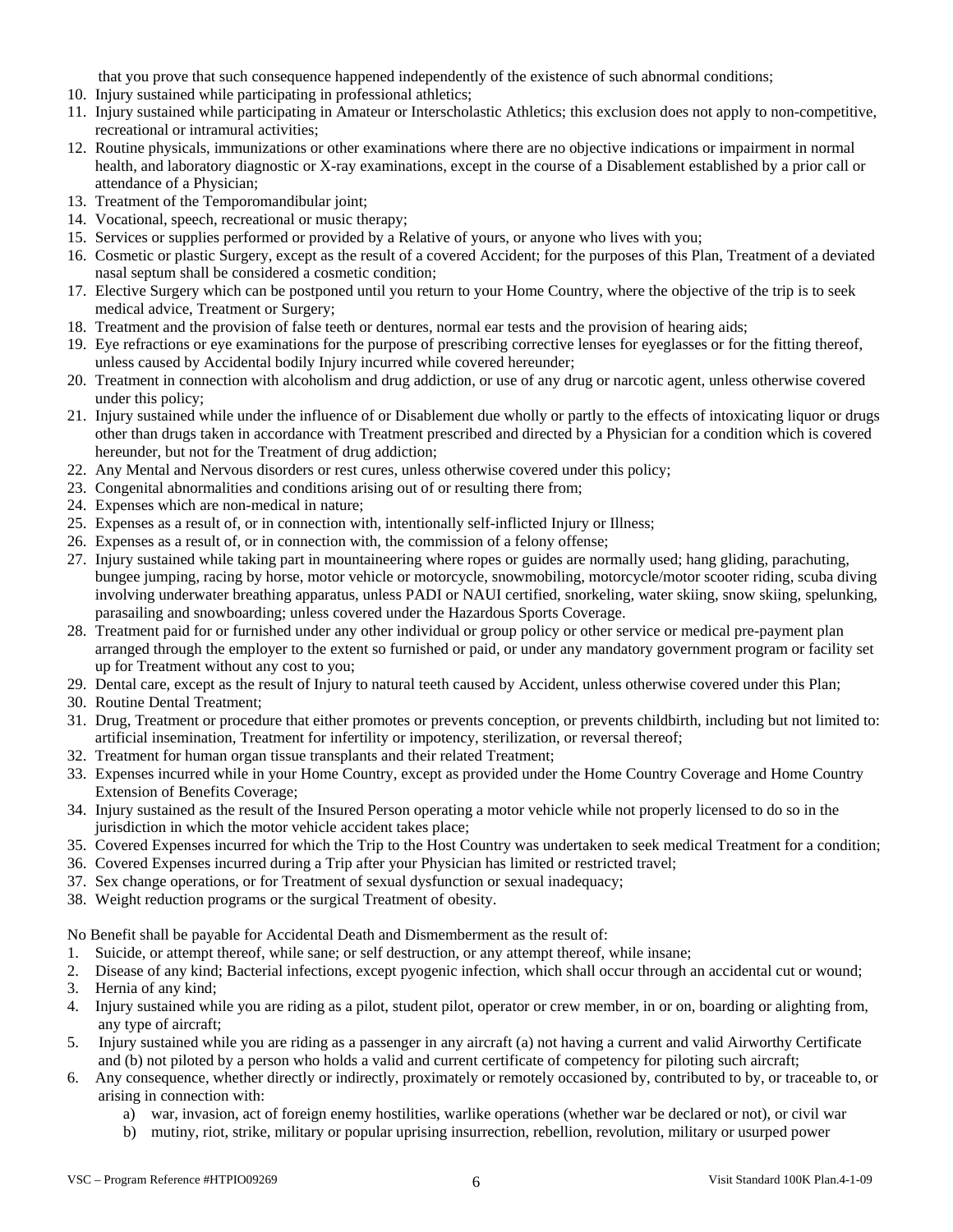- c) acting on behalf of or in connection with any organization with activities directed towards the overthrow by force of the Government de jure or de facto or to the influencing of it by terrorism or violence
- d) martial law or state of siege or any events or causes which determine the proclamation or maintenance of martial law or state of siege (hereinafter for the purposes of this Exclusion called the "Occurrences")

Any consequence happening or arising during the existence of abnormal conditions (whether physical or otherwise), whether directly or indirectly, proximately or remotely occasioned by, or contributed to by, traceable to, or arising in connection with, any of the said Occurrences shall be deemed to be consequences for which the Plan shall not be liable, except to the extent that you can prove that such consequence happened independently of the existence of such abnormal conditions;

- 7. Service in the military, naval or air service of any country;
- 8. Flying in any aircraft being used for, or in connection with, acrobatic or stunt flying, racing or endurance tests;
- 9. Flying in any rocket-propelled aircraft;
- 10. Flying in any aircraft being used for, or in connection with, crop dusting or seeding or spraying, fire fighting, exploration, pipe or power line inspection, any form of hunting or herding, aerial photography, banner towing or any experimental purpose;
- 11. Flying in any aircraft which is engaged in any flight which requires a special permit or waiver from the authority having jurisdiction over civil aviation, even though granted;
- 12. Sickness of any kind;
- 13. Being under the influence of alcohol or having taken drugs or narcotics unless prescribed by a legally qualified Physician or surgeon;
- 14. Injury occasioned or occurring while you are committing or attempting to commit a felony or to which a contributing cause was your being engaged in an illegal occupation;
- 15. While riding or driving in any kind of competition;
- 16. This plan does not insure against loss or damage (including death or Injury) and any associated cost or expense resulting directly or indirectly from the discharge, explosion or use of any device, weapon or material employing or involving nuclear fission, nuclear fusion or radioactive force, or chemical, biological, radiological or similar agents, whether in time of peace or war, and regardless of who commits the act, regardless of any other cause or event contributing concurrently or in any other sequence thereto.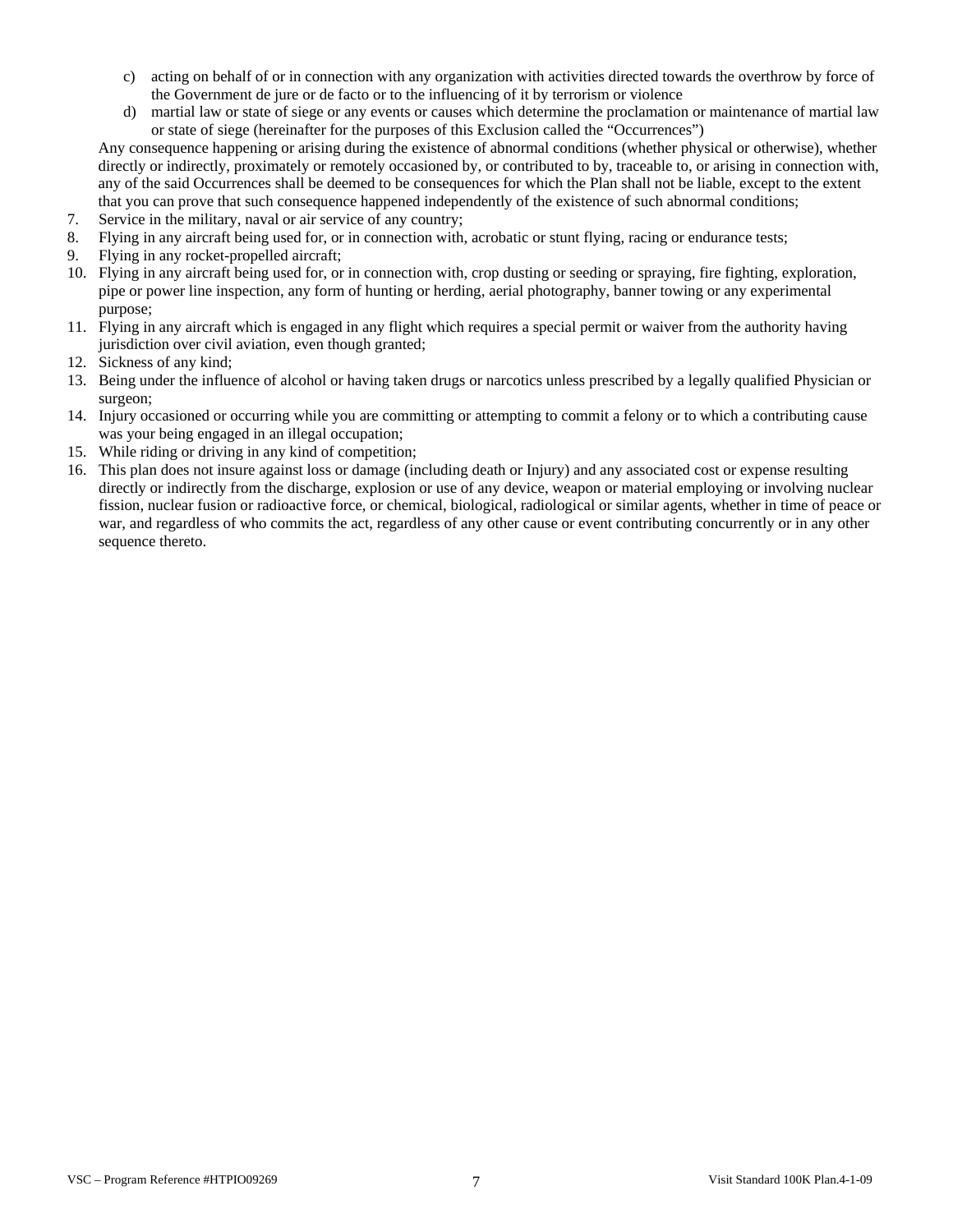## **PERSONAL LIABILITY:**

**Important Notice:** This portion of the Evidence of Coverage is a brief summary of filed form number AIFS LIAB (IL 09/98R) which contains complete details of the Liability coverage and is the governing document. The Master Policy shall control in the event of any conflict between this Evidence of Coverage and the Policy.

## **SCHEDULE OF BENEFITS**

| Limit per claim | <b>Deductible</b><br>Per Claim | Aggregate<br><b>Limit Per</b><br><b>Person</b> | <b>Medical</b><br><b>Payments</b><br>Coverage | <b>Additional</b><br>Living<br><b>Expense</b> | <b>Payment of</b><br><b>Deductible Under</b><br>Homeowner's |
|-----------------|--------------------------------|------------------------------------------------|-----------------------------------------------|-----------------------------------------------|-------------------------------------------------------------|
| \$100,000       | \$100                          | \$200,000                                      | \$25,000                                      | \$10,000                                      | \$1,000                                                     |

## **DEFINITIONS**

"AUTOMOBILE" means a land motor vehicle, trailer or semi-trailer designed for travel on public roads (including any machinery or apparatus attached thereto.

"BODILY INJURY" means bodily injury, sickness or disease sustained by any person, including death. It does not include any communicable disease.

"CLAIM(S)" means a demand for money or the service of a suit naming an INSURED and alleging an INCIDENT. CLAIMS do not include proceedings seeking injunctive or other non-pecuniary relief.

## "CLAIMS EXPENSES" means:

(a) Fees charged by an attorney or attorneys designated by the Company and all other fees, costs, and expenses resulting from the investigation, adjustment, defense settlement and appeal of a CLAIM, suit or proceeding arising in connection therewith, if incurred by the Company, or incurred by the INSURED with written consent of the Company, but does not include salary charges or expenses of regular employees or officials of the Company, or fees and expenses of independent adjusters;

(b) All costs against the INSURED in such suits and all interest on the entire amount of any judgment therein which accrues after entry of the judgment and before the Company has paid or tendered or deposited, whether in court or otherwise, that part of the judgment which does not exceed the limit of the Company's liability thereon;

(c) Premiums on appeal bonds and premiums on bonds to release attachments in such suits, but not for bond amounts in excess of the applicable limit of liability of this policy. The Company shall have no obligation to pay for or furnish any bond;

(d) Up to \$250 for loss of earnings to each INSURED for each day or part of a day of their attendance at the Company's request at a trial, hearing or arbitration proceeding involving a civil suit against such INSURED for covered DAMAGES, but the amount so payable for any one or series of trials, hearings or arbitration proceedings arising out of the same INCIDENTS shall in no event exceed \$5,000.

"DAMAGES" means compensatory judgments, settlement or awards, but does not include fines or penalties, the return of fees or other consideration paid to the INSURED.

"HOST FAMILY" means the person(s) responsible for providing the INSURED's room, board, general welfare, and care while on a Covered Trip/Program.

"INCIDENT" means any act or omission committed by the INSURED during the Policy Term which unexpectedly, unintentionally, and suddenly results in BODILY INJURY, PROPERTY DAMAGE or PERSONAL INJURY provided the act or omission committed by the INSURED was during the POLICY TERM.

"INSURED LOCATION" means (1) the HOST FAMILY's residence premises and the part of any other premises, structures and grounds used by the Insured; or (2) Any part of a premises where an Insured is temporarily staying. An INSURED LOCATION does not include coverage for PROPERTY DAMAGE to property rented to, occupied by, used by, or in the care of any INSURED, to the extent that the INSURED is required by contract to provide insurance.

"MOBILE EQUIPMENT" means a land vehicle (including any machine or apparatus attached thereto, whether or not selfpropelled), (1) not subject to motor vehicle registration, or (2) maintained for use exclusively on premises owned by or rented to any INSURED, including the ways immediately adjoining, or (3) designed for use principally off public roads, or (4) designed or maintained for the sole purpose of affording mobility to equipment of the following types forming an integral part of or permanently attached to such vehicle: power cranes, shovels, loaders, diggers and drills; concrete mixers (other than the mix-in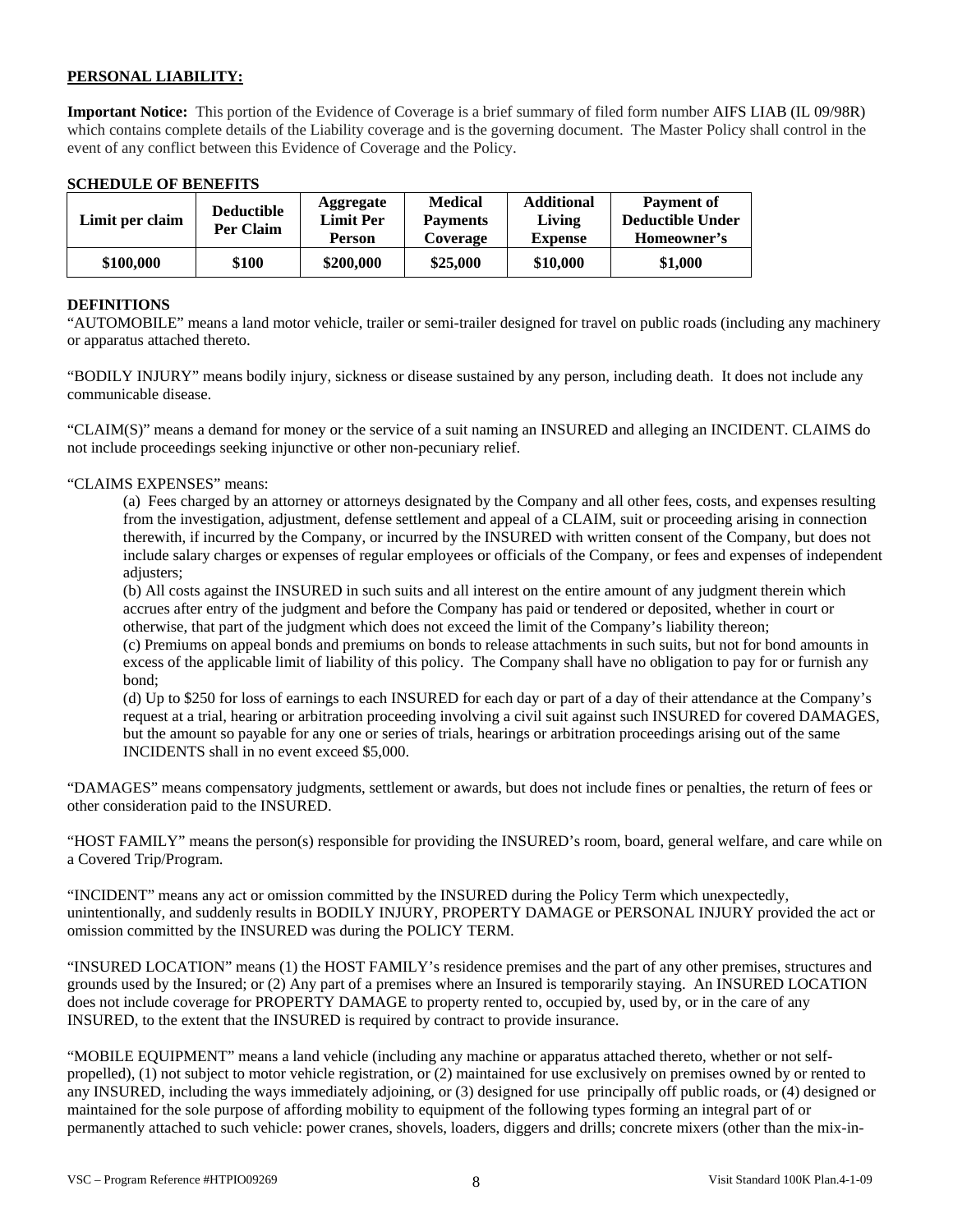transit type); graders, scrappers, rollers and other construction or repair equipment; air compressors, pumps and generators, including spraying, wielding and building cleaning equipment; and geophysical exploration and well servicing equipment, or (5) anything with a motor that rolls, flies or dives, such as snowmobiles, mopeds, motorbikes, dirt bikes or (6) anything that flies such as parasails, parachutes and hang gliders.

## "PERSONAL INJURY" means:

(a) false arrest, detention or imprisonment, wrongful entry or eviction, other invasion of private occupancy, or malicious prosecution; or

(b) the publication or utterance of a libel, slander or other defamatory or disparaging material; or

(c) a publication or an utterance in violation of an individual's right of privacy; or

(d) shock, mental anguish, or mental injury.

PERSONAL INJURY does not include the transmission intentionally or unintentionally of any Illness, sickness or disease by the INSURED to anyone, or any consequence resulting from that Illness, sickness or disease.

### "PROPERTY DAMAGE" means:

(a) physical Injury to or destruction of tangible property, including the loss of use thereof at any time resulting there from; or

(b) loss of use, or loss of the value of tangible property which has not been physically injured or destroyed.

### **Personal Liability Insurance Coverage:**

The Company will pay on behalf of the INSURED all sums which the INSURED shall become legally obligated to pay as DAMAGES for personal liability CLAIMS first made against the INSURED and reported to the Company, during the Policy Term that his endorsement is in effect, arising out of any INCIDENT covered under this Policy, provided always that such INCIDENT happens:

(a) on or after the Policy Effective Date on which this endorsement becomes effective; or

(b) on or after the effective date of the earliest claims-made policy issued by the Company covering the INSURED to which this is a continuous renewal.

For any claim brought in the United States of America (including its territories and possessions), Puerto Rico or Canada, the Company shall have the right and duty to defend any suit against the INSURED seeking DAMAGES to which this insurance applies even if any of the allegations of the suit are groundless, false or fraudulent. The Company may make such investigation and settlement of any CLAIM, or suit as it deems expedient. With respect to claims brought or suits instituted in courts elsewhere than within the United States of America (including its territories and possessions), Puerto Rico or Canada, the Company shall have the right, but not the duty, to:

- 1) Defend any suit; and
- 2) Make such investigation, negotiation and settlement of any claim or suit as the Company deems expedient.

Any claim or suit which the Company elects not to investigate, settle or defend, the INSURED, under the Company's supervision, will make or cause to be made, such investigation and defense as may be reasonably necessary. Subject to prior authorization by the Company, the INSURED will effect, to the extent possible, such settlements as the Company and the INSURED deem prudent. The Company will reimburse the INSURED for the cost of any such investigation, settlement or defense, in the currency of the United States of America at the rate of exchange prevailing on the date of payment.

In no event shall the Company be obligated to pay DAMAGES or CLAIM EXPENSES or to defend, or continue to defend, any suit after the applicable limit of the Company's liability has been exhausted by payment of DAMAGES and/or CLAIM EXPENSES.

## **OTHER INSURANCE**

If other valid and collectible insurance is available to the INSURED for a covered loss under Coverage A, Personal Liability Insurance Coverage, the Company's obligations are limited as follows:

(a) Primary Insurance:

This insurance is primary over the PARTICIPATING ORGANIZATION'S liability insurance. If this insurance is primary, our obligations are not affected unless any insurance other than the PARTICIPATING ORGANIZATION'S insurance is also primary. Then we will share with all that other insurance by the Method of Sharing described in (b) below.

## (b) Method of Sharing:

If the other insurance permits the contribution by equal shares, we will follow this method also. Under this approach, each insurer contributes equal amounts until it has paid its applicable limit of insurance or none of the loss remains, whichever comes first.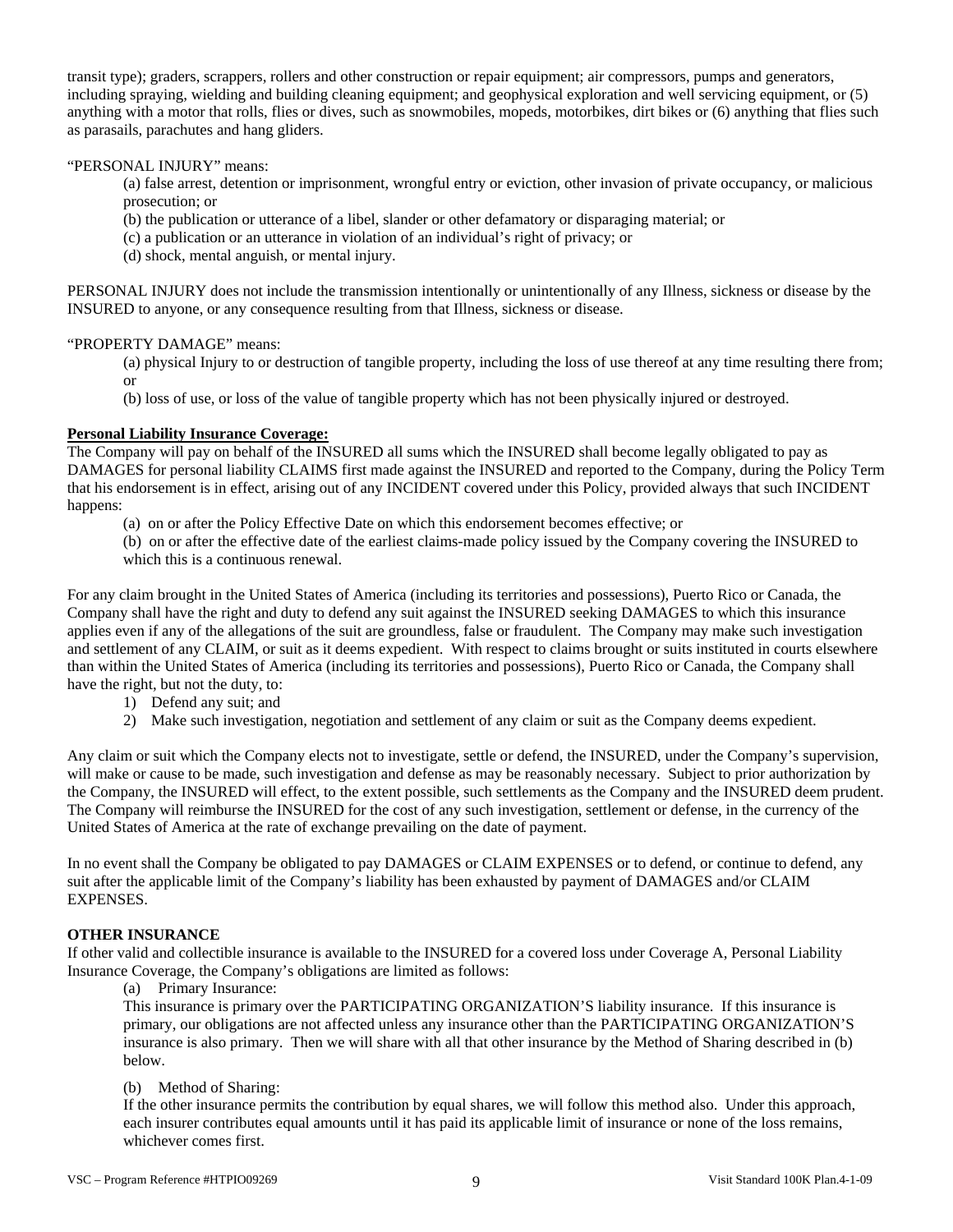The Policy provides excess coverage over and above insurance which may cover the INSURED, HOST FAMILY or a third party involved in an Occurrence. The amount paid is pursuant to the applicable coverage provision(s) of the Policy and is reduced by the amount payable by any such Underlying Insurance.

## **Medical Payments Coverage**

The Company will pay up to the maximum listed in the Liability Schedule of Benefits on behalf of the INSURED for Medical Expenses that are incurred or medically ascertained within fifty-two (52) weeks after the date of the INCIDENT and which result from an INCIDENT causing BODILY INJURY to:

(a) A person who is on the INSURED LOCATION with the permission of the HOST FAMILY, if the INCIDENT is caused by the activities of the INSURED or by an animal owned by, or in the care of, an INSURED. (b) A person not on the INSURED LOCATION, if the INCIDENT is caused by the activities of an INSURED or by an animal owned by, or in the care of, an INSURED.

**Medical Expenses are defined as those expenses recommended and approved by a Physician for hospital room and board, use of an operating room, emergency room, ambulatory medical center, fees of Physicians and nurses, laboratory tests, prescription medicines or drugs, anesthetics, transfusions, diagnostic testing, and therapeutics.** 

The Company will pay the benefit pursuant to this provision only after due proof of the Medical Expenses incurred has been submitted to the Company.

This coverage does not apply to the INSURED or to a dependent of an INSURED.

### **Additional Living Expenses Coverage**

If an INCIDENT caused by the activities of the INSURED results in the INSURED LOCATION becoming unfit to live in, the Company will pay for any necessary increase in living expenses incurred by the HOST FAMILY so that the household can maintain its normal standard of living. Payment will be for the shortest time required to repair or replace the damage to the INSURED LOCATION or, if the HOST FAMILY permanently relocates, the shortest time required for the HOST FAMILY to settle elsewhere. The Company will pay the HOST FAMILY benefits up to the maximum listed in the Liability Schedule of Benefits on behalf of the INSURED per POLICY TERM for Additional Living Expenses.

Payment: The Company will pay the benefit pursuant to this provision only after due proof of the additional living expenses incurred has been submitted to the Company.

### **Payment of Deductible Under Homeowner's Insurance Coverage**

If an INCIDENT caused by the activities of the INSURED results in a claim being paid under a valid and collectible homeowner's insurance policy of the HOST FAMILY covering the INSURED LOCATION, the Company will pay the HOST FAMILY for the loss incurred up to the amount of the deductible under the HOST FAMILY's homeowner's insurance policy, not to exceed the maximum listed in the Liability Schedule of Benefits per INSURED per POLICY TERM.

Payment: The Company will pay the benefit pursuant to this provision only after due proof of the deductible amount which was incurred has been submitted to the Company

### **LIMIT OF LIABILITY – CLAIMS**

Regardless of the number of INSUREDS under this Policy, the number of persons or organizations which sustain injury, or the number of CLAIMS made or suits brought, the Company's liability for the Coverages provided is stated in the Schedule of Benefits.

Notwithstanding the limit of liability identified in the Schedule of Benefits, a sub-limit of \$25,000 each claim and aggregate, as part of and not in addition to the limit of liability identified in the Schedule for Benefits, shall constitute the only limit of liability available for all DAMAGES and CLAIMS EXPENSES arising out of or attributable to any suit brought against any INSURED alleging, in whole or part, sexual assault, abuse, molestation or habitual neglect, or licentious, immoral, amoral, other behavior that was threatened, committed or alleged to have been committed, by an INSURED or by any person for whom the INSURED is legally responsible. This sub-limit is inclusive of all expenses derived from or based upon the defense of any above described act. This sub-limit of liability shall constitute the only limit of liability available for all DAMAGES and CLAIM EXPENSES arising from the above described acts and no other limit of liability shall be available for any DAMAGES or CLAIM EXPENSES arising from the above described acts.

The limit of liability stated in the Schedule of Benefits as applicable to "each claim" is the limit of the Company's liability for all DAMAGES because of each CLAIM covered hereby. All CLAIMS arising from the same or related INCIDENT shall be considered a single CLAIM for the purpose of this insurance and shall be subject to the same limit of liability. The limit of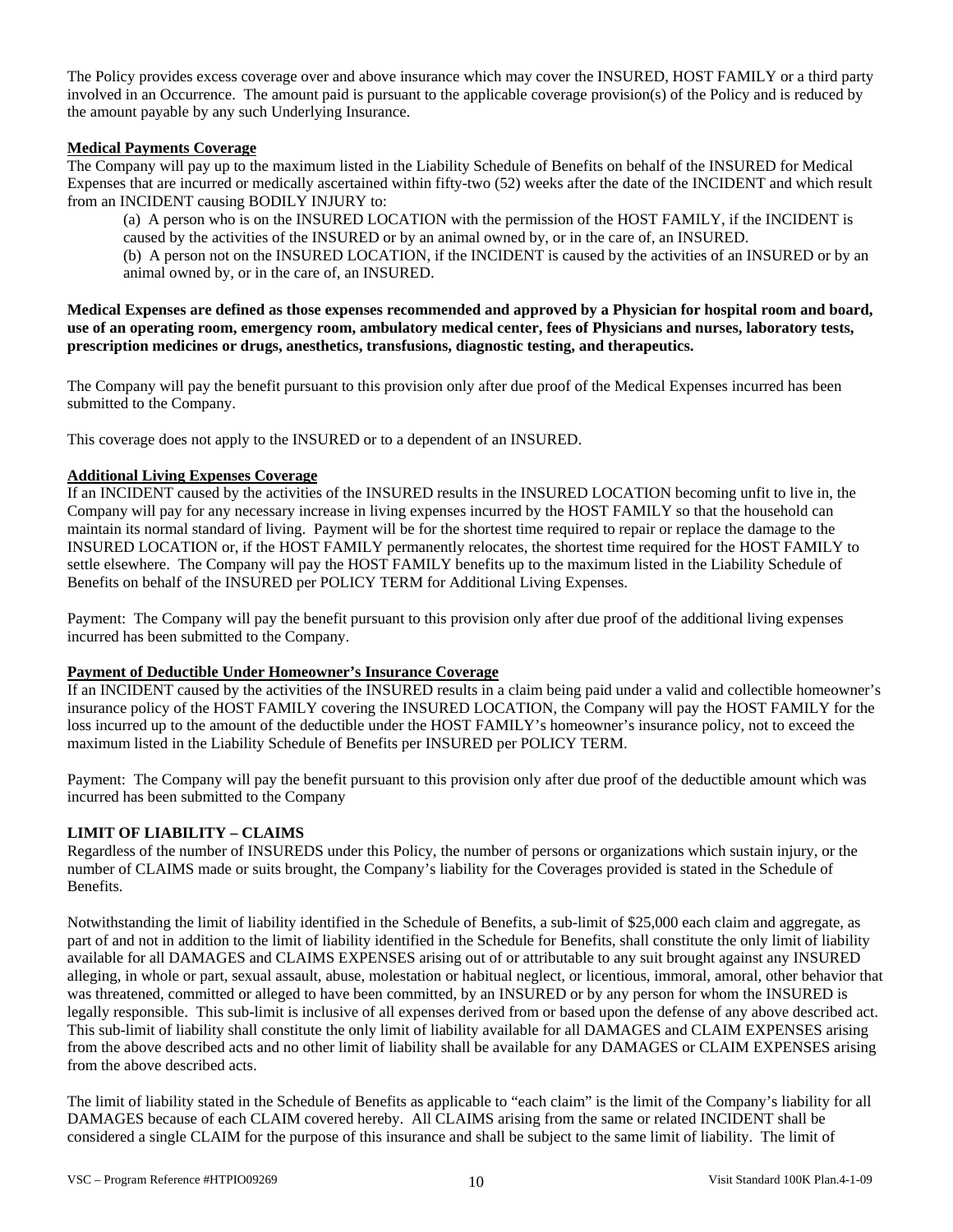liability stated in the Schedule of Benefits as "AGGREGATE" is, subject to the above provision respecting "each claim", the total limit of the Company's liability under this Policy for all DAMAGES as a result of all CLAIMS made and reported to the Company during the POLICY TERM, including any Extended Reporting Period. CLAIMS EXPENSES are included within the applicable limit of liability stated in the Schedule of Benefits.

## **WHEN CLAIM IS TO BE CONSIDERED AS FIRST MADE**

(a) When the Company first receives written notice from the INSURED, that a CLAIM has been made, or (b) When the Company first receives written notice from the INSURED, of specific circumstances involving a particular person or entity which may result in a CLAIM.

All CLAIMS arising out of the same or related INCIDENT shall be considered as having been made at the time the first such CLAIM is made, and shall be subject to the same limit of liability.

## **LIABILITY GENERAL PROVISIONS**

**ACTION AGAINST THE COMPANY:** No action shall lie against the Company unless, as a condition precedent thereto, there shall have been full compliance with all of the terms of this policy, but not until the amount of the INSURED's obligation to pay shall have been finally determined either by judgment against the INSURED after actual trial or by written agreement of the INSURED, the claimant and the Company.

**ASSIGNMENT:** The interest of any INSURED is not assignable. If any INSURED shall die or be judged incompetent, this insurance shall thereupon terminate for such person but shall cover the INSURED's legal representative as the INSURED with respect to liability previously incurred and covered by this insurance.

**ASSISTANCE AND COOPERATION OF INSURED IN THE EVENT OF CLAIM OR SUIT:** Upon the INSURED becoming aware of any INCIDENT which could reasonably be expected to be the basis of a CLAIM covered hereby, written notice shall be given by the INSURED to the Company together with the fullest information obtainable. If CLAIM is made or suit is brought against the INSURED, the INSURED shall immediately forward to the Company every demand, notice, summons or other process received by the INSURED or the INSURED's representative. The INSURED shall cooperate with the Company and, upon the Company's request, assist in making settlements in the conduct of suits and in enforcing any right of contribution or indemnity against any person or organization who may be liable to the INSURED because of DAMAGES with respect to which this insurance applies. The INSURED shall attend hearings and trials and assist in securing and giving evidence and obtaining the attendance of witnesses. The INSURED shall not, except at the INSURED's own cost, voluntarily make any payments, assume any obligation or incur any expense.

**CURRENCY:** All premiums must be paid to the Company, and the Company will pay all benefits, in the currency of the United States of America at the rate of exchange prevailing on the date of payment.

**POLICY TERM:** With respect to each INSURED, the POLICY TERM shall begin when an INSURED's coverage begins and terminate when an INSURED's coverage ends as stated in the General Provisions of the Policy.

**REIMBURSEMENT:** While the Company has no duty to do so, if the Company pays DAMAGES or CLAIMS EXPENSES:

- (a) within the amount of the applicable deductible; or
- (b) in excess of the applicable limit of liability,

the INSURED shall, upon written demand, repay such amounts to the Company within thirty (30) days thereof. Failure to pay any amounts indicated above may lead to policy cancellation and the INSURED shall not have the right to any Extended Reporting Period option.

**SUBROGATION:** If the Company makes a payment under the Policy and the person to or for whom payment was made has a right to recover damages from another, the Company shall be subrogated to that right. That person shall do:

- 1. Whatever is necessary to enable the Company to exercise the Company's rights; and
- 2. Nothing after the loss to prejudice those rights.

If the Company makes a payment under the Policy and the person to or for whom payment is made recovers damages from another, that person shall:

- 1. Hold in trust for the Company the proceeds of the recover; and
- 2. Reimburse the Company to the extent of the Company's payment.